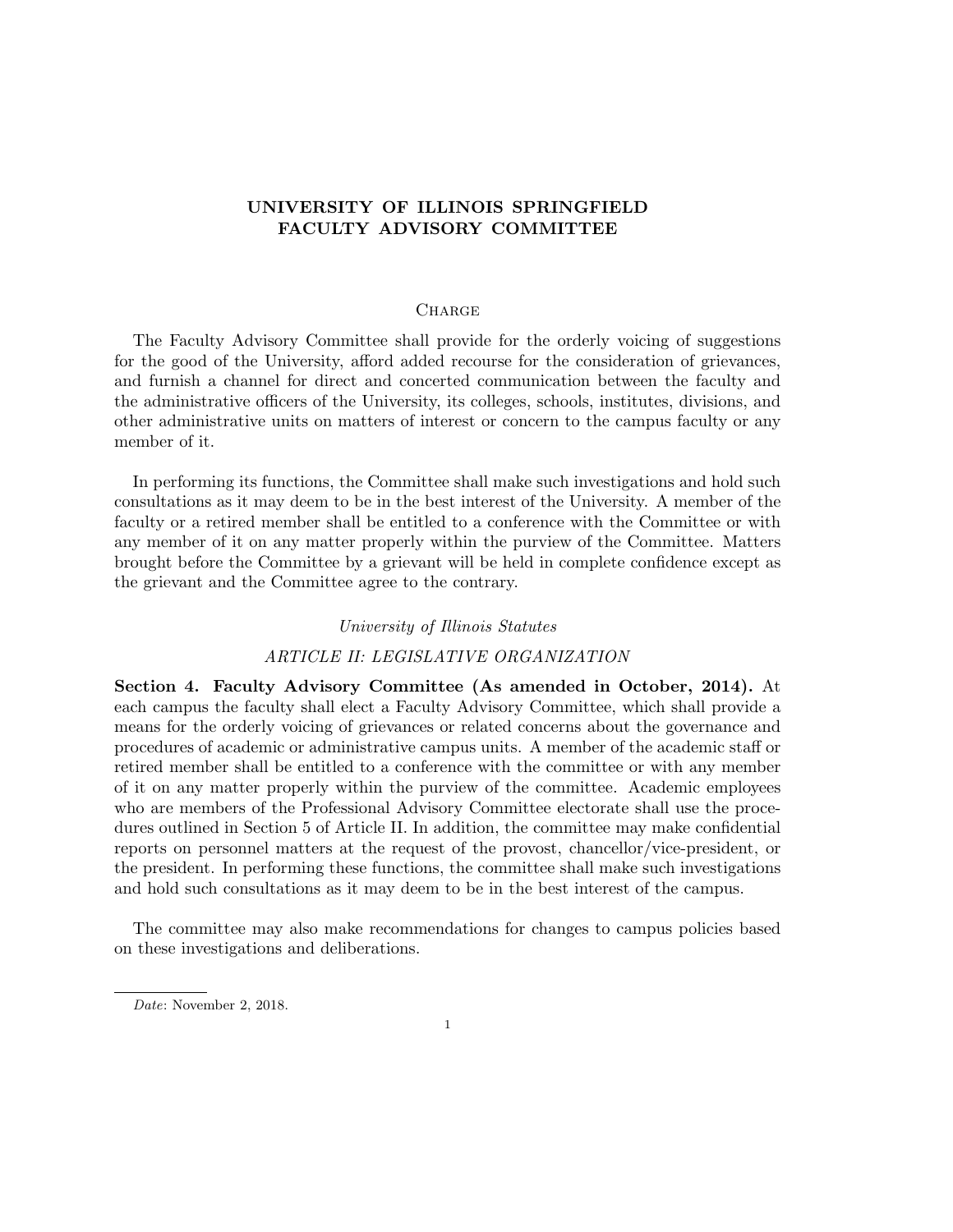2 UNIVERSITY OF ILLINOIS SPRINGFIELD FACULTY ADVISORY COMMITTEE

Each campus senate shall determine eligibility for membership on the Faculty Advisory Committee for its campus from among the members of the Faculty Advisory Committee electorate, except those who hold administrative appointments at the level of department chair/head or above shall not be eligible for membership. In October 2014 the UIS senate Resolution 29-9 has determined that all persons with at least a 50% faculty appointment are eligible to vote and serve on the Faculty Advisory Committee.

No more than two members of the committee may hold paid appointments in the same college or in the same unit organized independently of a college.

The committee shall elect its own chair at its first meeting of each academic year. The committee shall adopt its rules of procedure, copies whereof shall be sent to all members of the academic staff (as defined in Article IX, Sections 4a and 3c) and to the chancellor/vice president and the president.

The committee shall report on its activities and recommendations to the senate and the faculty as it deems appropriate, but at least once a year. These reports shall maintain the confidentiality of individual personnel cases, but may describe the broad nature of cases presented to it.

Other references to FAC in Statutes: Article X. Section 1 e ("Proceedings seeking the dismissal before the expiration of the term of appointment of an appointee to the academic staff who is on definite tenure or of an appointee to the academic staff who is on indefinite tenure") :

(1) Charges. When it shall appear to the president that cause for the dismissal of an appointee may exist, the president shall consult with the Faculty Advisory Committee. The president, after such consultation, shall determine whether dismissal proceedings should be instituted. Charges looking to dismissal shall be preferred by statement in writing by the president or the president's designee and shall be filed with the clerk or secretary of the senate within thirty days after the consultation with the Faculty Advisory Committee. The statement shall be sufficiently specific reasonably to inform the appointee of the nature of the charges and enable the appointee to present a defense to them.

(8) Reassignment of Duties. Under exceptional circumstances and when such action is clearly necessary and justified, the president may direct that a faculty member be relieved of some or all of the faculty member's university duties and functions and reassigned to others without prejudice and without loss of compensation pending the final decision of the case, subject to the following provisions:

• (a) the president may reassign duties before the filing of any charges only after giving notice to the chair or in the absence of the chair from the University to some member of the Faculty Advisory Committee that the president believes that cause for dismissal may exist;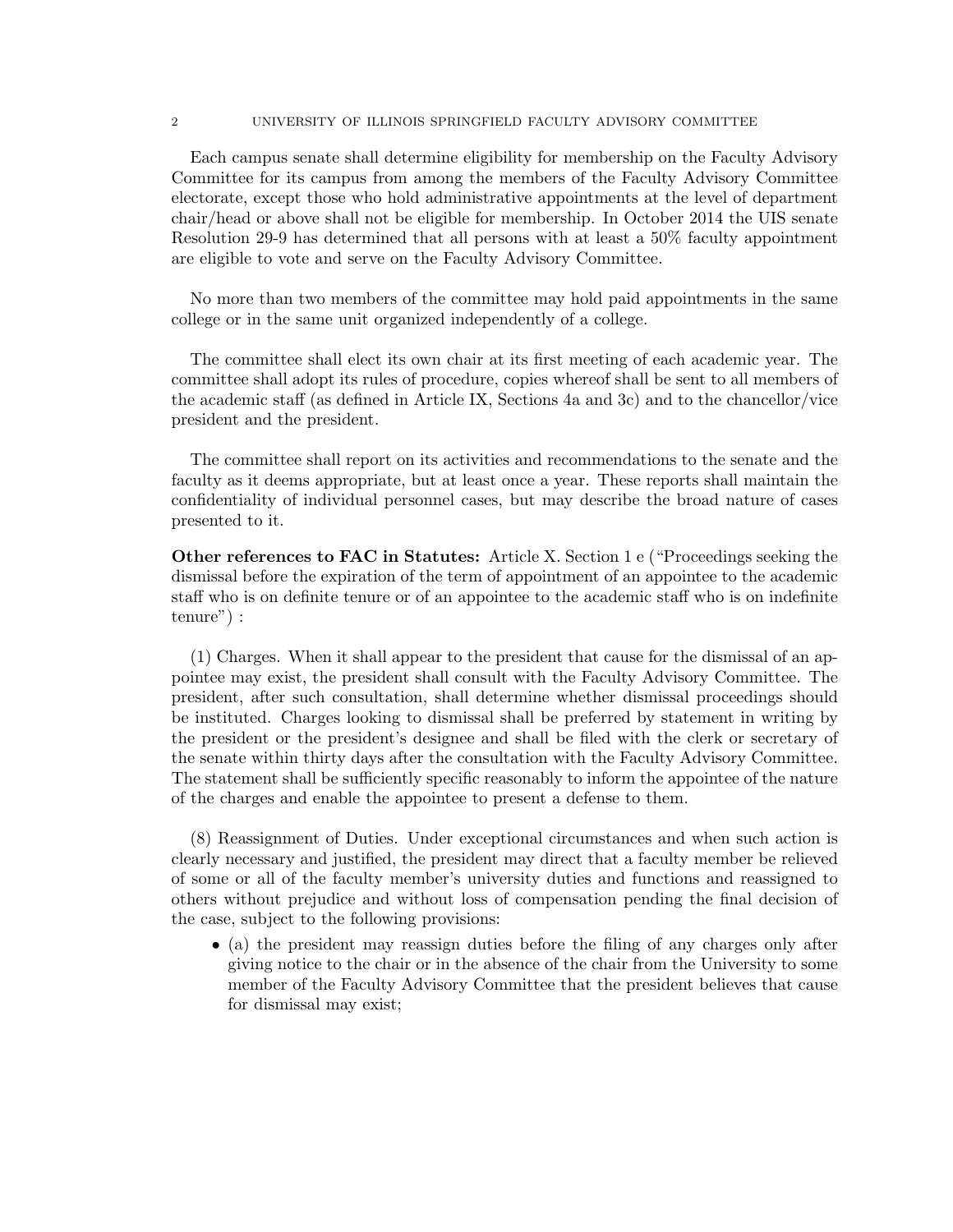UNIVERSITY OF ILLINOIS SPRINGFIELD FACULTY ADVISORY COMMITTEE 3

- (b) if the president reassigns duties after so giving notice to the chair or some member of the Faculty Advisory Committee, such reassignment shall terminate within thirty days after that committee has made its recommendations to the president unless the president initiates dismissal proceedings by the filing of charges for dismissal within that thirty-day period; and
- (c) if the president initiates dismissal proceedings by filing charges for dismissal, the president may reassign duties or extend a previous reassignment of duties until the termination of those proceedings or until the effective day of dismissal if the proceedings should result in dismissal.

#### **PROCEDURES**

- (1) Any faculty member, current or retired, may voice a suggestion for the good of the University or submit a request for consideration of a grievance to any Faculty Advisory Committee (FAC) member. FAC members may not refuse to hear a suggestion or grievance. The FAC member who is consulted shall promptly report the matter to the FAC. A faculty member may also request FAC consideration of any matter which is in the interest of the University and/or which is related to any grievance. In performing its functions, the committee upon the request of the chancellor, the president, or any member of the academic staff, or upon its own initiative shall make investigations and hold consultations as it may deem to be in the best interest of the University. The FAC prefers to investigate a suggestion or grievance after all other University avenues of appeal have been exhausted. Further, the faculty member submitting a grievance is informed of the inadvisability of concurrent investigations of his/her case by other University or external channels and the FAC. The FAC shall suspend an investigation upon request of the faculty member who initiated it.
- (2) The FAC distinguishes between consultations and cases as follows:

#### Consultations:

Any faculty member may request a meeting with the FAC. This meeting, or series of meetings, is termed a consultation. Whenever practical, two members of the FAC take part in the initial consultation. At this stage we collect information pertaining to a suggestion or grievance, and offer advice on how to proceed. Throughout a consultation, the consulting FAC member(s) report to the committee as a whole. After the FAC as a whole has reviewed the matter, the committee may offer further advice or recommend that the faculty member

- (a) pursue other options or
- (b) exhaust other avenues of appeal; the committee may also offer additional advice. In some instances the FAC may determine that the matter is outside of its purview.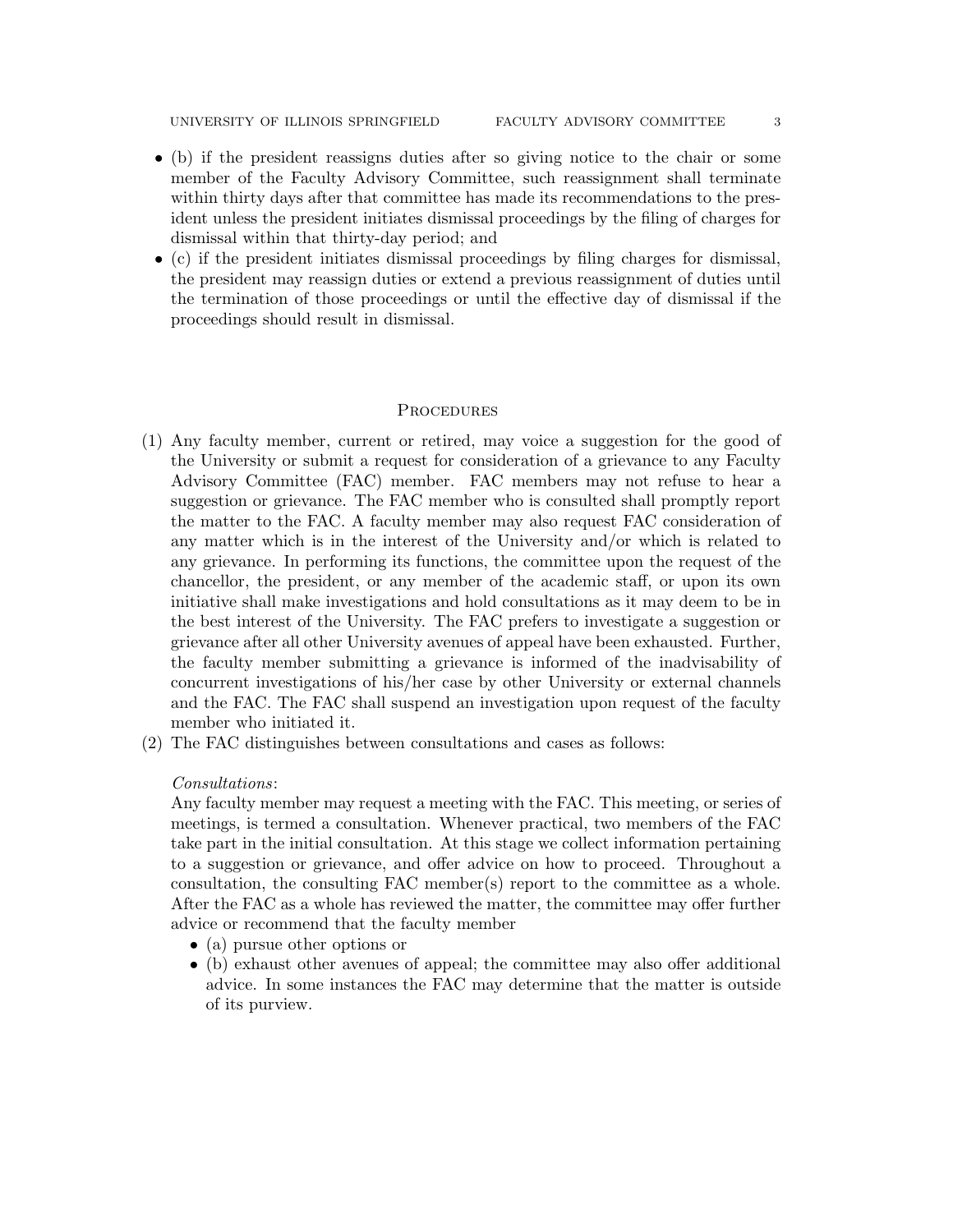# Cases:

If the FAC determines the matter to be within its scope, the committee may assign case status and instruct the chair to

- (a) take up the matter with appropriate University authorities, or
- (b) appoint a subcommittee from the FAC membership. The subcommittee shall investigate and report its findings and recommendations to the FAC. This investigation often involves interviews with faculty member who contacted the FAC and with other relevant faculty and administrators. The Committee shall review the subcommittee report and
	- (a) return it to the subcommittee with appropriate instructions,
	- $-$  (b) arrange a meeting(s) of the committee or subcommittee with the parties concerned,
	- (c) take up the matter with appropriate University authorities,
	- (d) recommend any action it deems in the best interest of the faculty member involved and of the University,
	- (e) communicate its conclusions to the faculty member and to appropriate administrators and others, or
	- (f) dismiss the matter.

Normally recommendations arising from cases are made to the Provost and/or Chancellor.

- (3) Whenever the committee recommends that administrative action be taken, appropriate parties to the grievance shall be notified promptly and given an opportunity to bring to the committee's attention, within a reasonable time, any misunderstandings which might have affected the committee's conclusions, or bring to the committee's attention any additional information relevant to the matter.
- (4) A recommendation involving administrative action will be accompanied by the request that the matter be considered within thirty (30) days and the committee informed of the outcome.
- (5) Any matter coming before the committee shall be held confidential unless the grievant and the committee agree otherwise. If this should occur or if a public statement is made concerning the committee's role in the matter, confidentiality will continue to be maintained for those aspects of the matter not mentioned in the public statement. Public statements are made by the committee only in rare cases and shall be made by the chair or his/her appointee and shall have prior approval by a majority of the entire committee. If litigation should occur in a matter before the committee and it becomes impossible to avoid disclosure of documents or testimony because of court orders, the committee as a body or any member of the committee must comply. All parties interviewed in connection with FAC cases shall be informed of this confidentiality policy.
- (6) At the request of the chair, and with the approval of a majority of the committee members, a former member may be recalled to participate in current committee deliberations and actions involving a case in which he/she previously performed a principal role. During such deliberations, the former member shall be accorded the